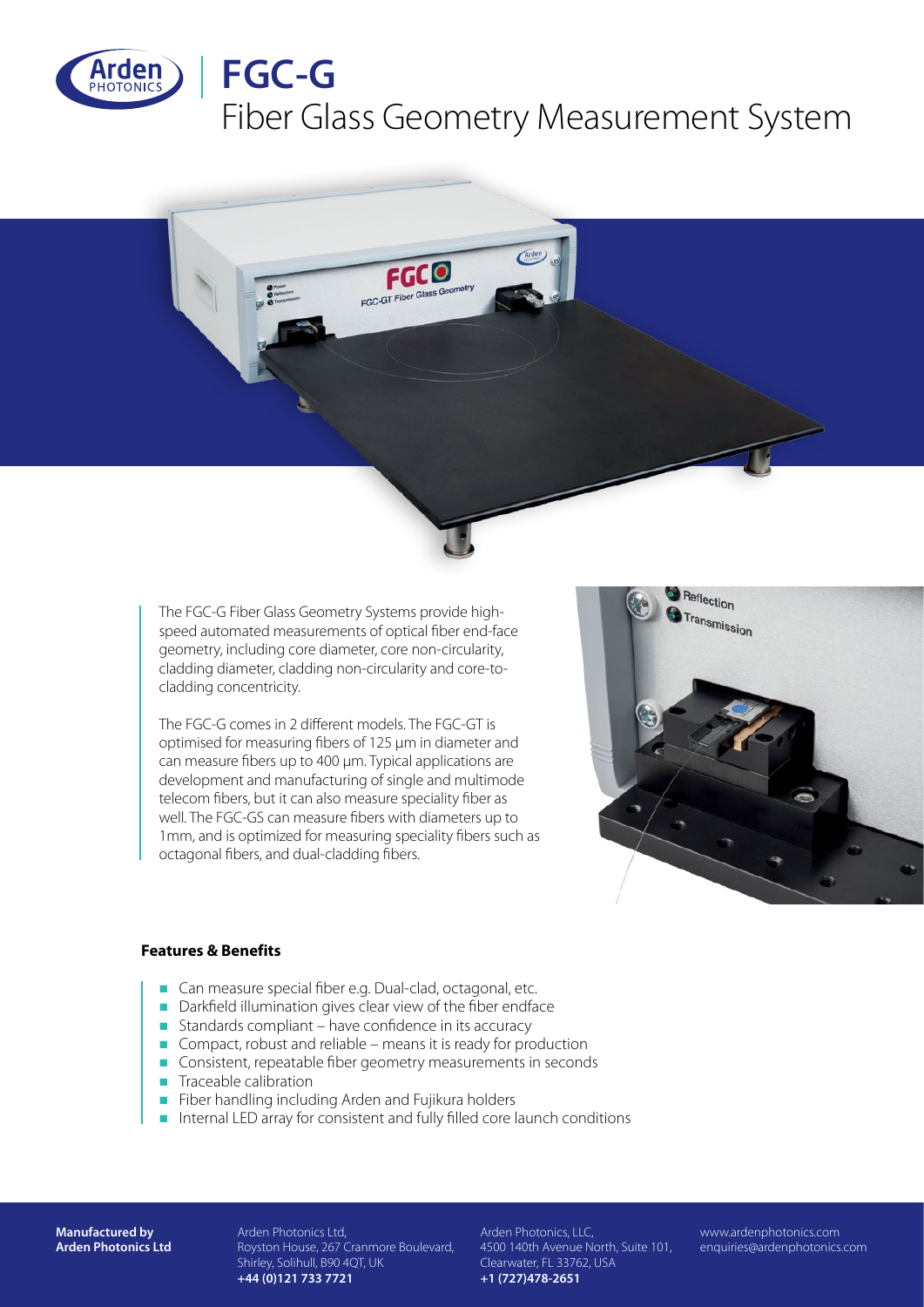

### **FGC-G** Fiber Glass Geometry Measurement System



FGC-G software user interface main screen

#### **Technical Specification**

| <b>Optical</b>                         | <b>FGC-GT*</b>                    | $FGC-GS**$                        |
|----------------------------------------|-----------------------------------|-----------------------------------|
| Max Field Of View                      | 600 um                            | 1000 um                           |
| <b>Fiber Illumination - Reflection</b> | Darkfield illumination, 850nm LED | Darkfield illumination, 850nm LED |
| Fiber Illumination - Transmission      | Multiple LED array, 850nm         | Multiple LED array, 850nm         |

| <b>Repeatability</b>                  | <b>Singlemode</b> | <b>Multimode</b> | <b>Multimode</b> |
|---------------------------------------|-------------------|------------------|------------------|
| <b>Core Diameter</b>                  | $< 0.05$ µm       | $< 0.08$ µm      | $< 0.1$ µm       |
| <b>Cladding Diameter</b>              | $< 0.05 \mu m$    | $< 0.05$ µm      | $< 0.25$ µm      |
| <b>Core Non-Circularity</b>           | $< 1.0\%$         | $< 0.5\%$        | $< 0.05\%$       |
| <b>Cladding Non-Circularity</b>       | $< 0.1\%$         | $< 0.1\%$        | $< 0.1\%$        |
| <b>Core-To-Cladding Concentricity</b> | $< 0.06 \mu m$    | $< 0.05 \mu m$   | $< 0.15 \mu m$   |

| <b>Measurement Capability</b> |                                     |                                     |
|-------------------------------|-------------------------------------|-------------------------------------|
| <b>Measurement Time</b>       | < 10 seconds (excluding fiber prep) | < 10 seconds (excluding fiber prep) |
| <b>Fiber Diameter</b>         | up to $400 \mu m$                   | up to 1000um                        |
| <b>Special Fibers</b>         | Dual clad, Octagonal, etc.          | Dual clad, Octagonal, etc.          |

| <b>Physical</b>              |                                                                                                      |                                  |
|------------------------------|------------------------------------------------------------------------------------------------------|----------------------------------|
| Weight                       | 11kg (with carry case 33kg)                                                                          | 11kg (with carry case 33kg)      |
| <b>Size</b>                  | $0.5 \times 0.5 \times 0.2$                                                                          | $0.5 \times 0.5 \times 0.2$      |
| <b>Operating Temp</b>        | $0 - 50^{\circ}$ C                                                                                   | $0 - 50^{\circ}$ C               |
| <b>Humidity</b>              | 5%-95%, relative, non-condensing                                                                     | 5%-95%, relative, non-condensing |
| <b>Computer Requirements</b> | All FGC systems are supplied with a desktop computer running<br>up-to-date Windows operating system. |                                  |
| Data Interface               | 2 X USB 3.0 (USB B to USB A: 2m cable supplied)                                                      |                                  |

\* Repeatability is measured on the FGC-GT using a single 125 µm fiber without removing it from the unit, the repeatability specifications are only applicable to OM1, OM2 and singlemode fibers.

\*\* Repeatability is measured on the FGC-GS using a single 540/600 µm fiber without removing it from the unit.

**Manufactured by Arden Photonics Ltd** Arden Photonics Ltd, Royston House, 267 Cranmore Boulevard, Shirley, Solihull, B90 4QT, UK **+44 (0)121 733 7721**

Arden Photonics, LLC, 4500 140th Avenue North, Suite 101, Clearwater, FL 33762, USA **+1 (727)478-2651**

www.ardenphotonics.com enquiries@ardenphotonics.com